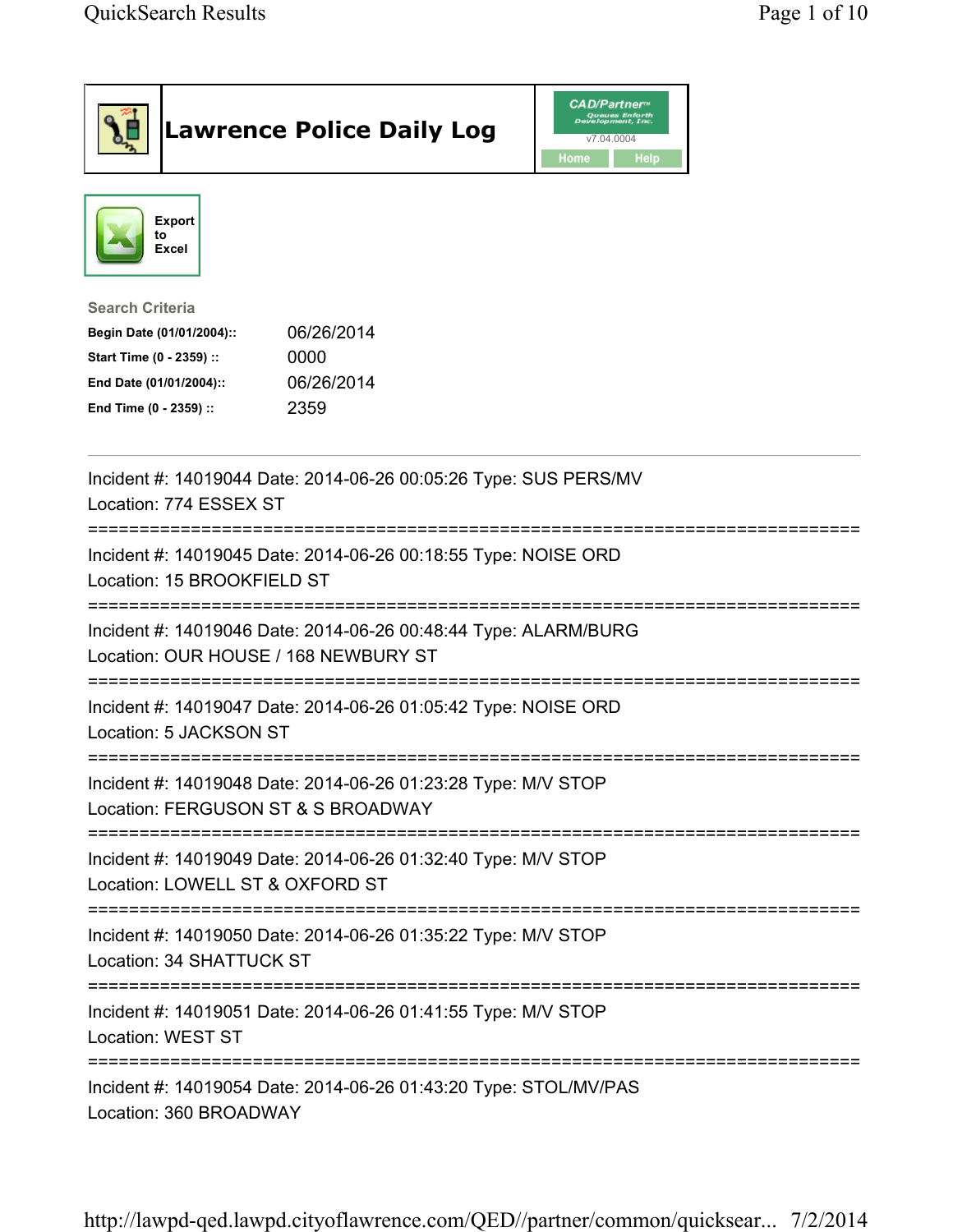| Incident #: 14019052 Date: 2014-06-26 01:51:48 Type: M/V STOP<br>Location: LOWELL ST & HAMPSHIRE<br>=====================                 |
|-------------------------------------------------------------------------------------------------------------------------------------------|
| Incident #: 14019053 Date: 2014-06-26 01:54:21 Type: M/V STOP<br>Location: LOWELL ST & MILTON ST                                          |
| Incident #: 14019055 Date: 2014-06-26 02:00:59 Type: M/V STOP<br>Location: BROADWAY & WATER ST                                            |
| Incident #: 14019056 Date: 2014-06-26 02:05:10 Type: M/V STOP<br>Location: CANAL ST & UNION ST<br>====================================    |
| Incident #: 14019057 Date: 2014-06-26 02:05:20 Type: ALARM/BURG<br>Location: WIRELESS REPAIR / 206 S UNION ST                             |
| Incident #: 14019058 Date: 2014-06-26 02:35:05 Type: UNWANTEDGUEST<br>Location: 39 BROOKFIELD ST FL 1<br>================================ |
| Incident #: 14019059 Date: 2014-06-26 03:02:13 Type: M/V STOP<br>Location: ABBOTT ST & S UNION ST                                         |
| Incident #: 14019060 Date: 2014-06-26 04:07:50 Type: ALARMS<br>Location: WBC EXTRUSION PRODUCTS INC / 421 MERRIMACK ST                    |
| Incident #: 14019061 Date: 2014-06-26 04:08:19 Type: SUS PERS/MV<br>Location: LEONARD SCHOOL / 60 ALLEN ST                                |
| Incident #: 14019062 Date: 2014-06-26 05:14:17 Type: WOMAN DOWN<br>Location: JACKSON ST & METHUEN ST                                      |
| Incident #: 14019063 Date: 2014-06-26 05:15:39 Type: STOL/MV/PAS<br>Location: 28 EUTAW ST                                                 |
| Incident #: 14019064 Date: 2014-06-26 06:49:27 Type: PARK & WALK<br>Location: BROADWAY & HAVERHILL ST                                     |
| Incident #: 14019065 Date: 2014-06-26 07:04:01 Type: ALARMS<br>Location: LAWRENCE BOYS + GIRLS CLUB / 136 WATER ST                        |
| Incident #: 14019066 Date: 2014-06-26 07:11:29 Type: STOL/MV/PAS<br>Landian: A CEDAD CT                                                   |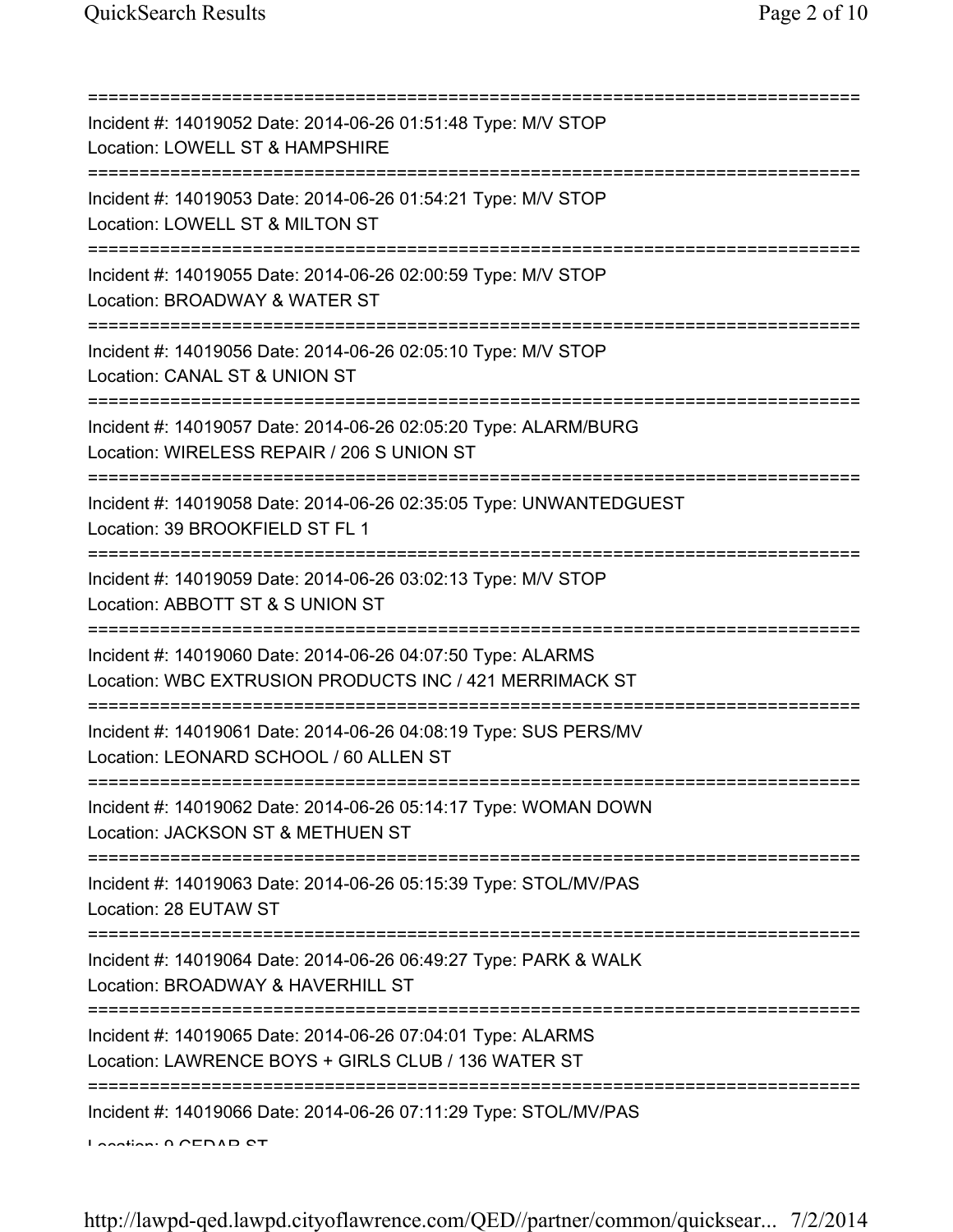=========================================================================== Incident #: 14019067 Date: 2014-06-26 07:22:30 Type: ANIMAL COMPL Location: 5 WEST ST =========================================================================== Incident #: 14019068 Date: 2014-06-26 07:26:42 Type: ALARMS Location: CASTOA RESIDENCE / 5 HOME ST =========================================================================== Incident #: 14019069 Date: 2014-06-26 07:42:17 Type: ANIMAL COMPL Location: 803 ESSEX ST FL 2 =========================================================================== Incident #: 14019070 Date: 2014-06-26 08:09:29 Type: AUTO ACC/NO PI Location: 652 ANDOVER ST =========================================================================== Incident #: 14019071 Date: 2014-06-26 08:18:19 Type: MEDIC SUPPORT Location: HAVERHILL ST & WEST ST =========================================================================== Incident #: 14019072 Date: 2014-06-26 08:34:49 Type: INVESTIGATION Location: 5 WEST ST =========================================================================== Incident #: 14019073 Date: 2014-06-26 09:13:46 Type: DETAIL Location: 26 AVON ST =========================================================================== Incident #: 14019074 Date: 2014-06-26 09:27:47 Type: ALARM/BURG Location: 12 WAYNE ST =========================================================================== Incident #: 14019075 Date: 2014-06-26 09:33:52 Type: DETAIL Location: HAVERHILL ST & PROSPECT ST =========================================================================== Incident #: 14019076 Date: 2014-06-26 09:54:12 Type: A&B D/W PAST Location: 82 DORCHESTER ST =========================================================================== Incident #: 14019077 Date: 2014-06-26 09:57:49 Type: THREATS Location: 2 BUNKERHILL ST =========================================================================== Incident #: 14019078 Date: 2014-06-26 10:09:18 Type: INVESTIGATION Location: S UNION & EXETER ST =========================================================================== Incident #: 14019079 Date: 2014-06-26 10:17:22 Type: ALARM/BURG Location: 473 ESSEX ST #UNIT 3 =========================================================================== Incident #: 14019080 Date: 2014-06-26 10:20:29 Type: DETAIL Location: FARNHAM ST & FOSTER ST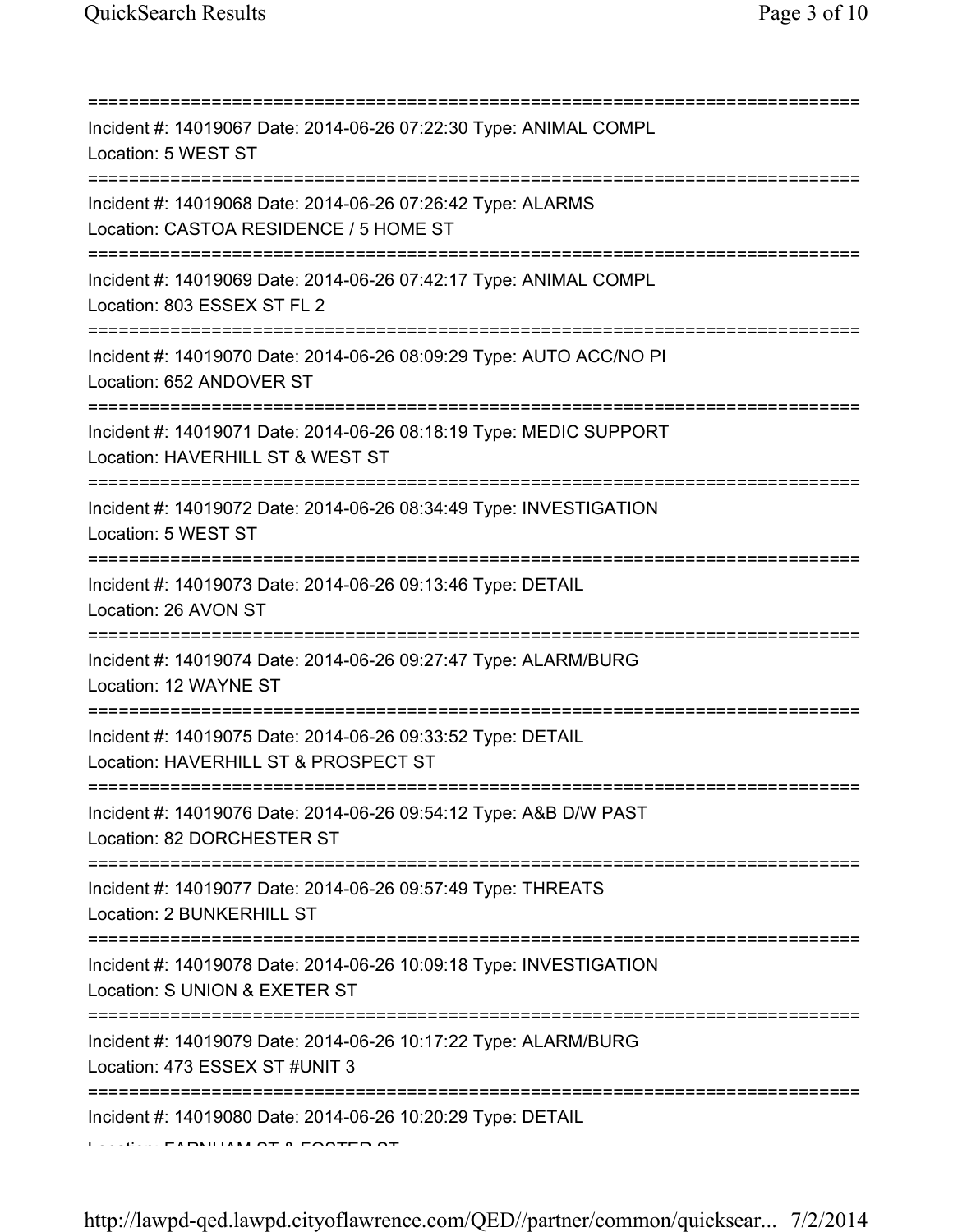=========================================================================== Incident #: 14019081 Date: 2014-06-26 10:23:58 Type: B&E/MV/PAST Location: 20 ELLIS ST =========================================================================== Incident #: 14019082 Date: 2014-06-26 10:25:45 Type: SUICIDE ATTEMPT Location: 13 PORTLAND ST =========================================================================== Incident #: 14019083 Date: 2014-06-26 10:38:55 Type: SUS PERS/MV Location: S BROADWAY & SHATTUCK ST =========================================================================== Incident #: 14019084 Date: 2014-06-26 10:50:15 Type: AUTO ACC/NO PI Location: ALBRITE CARPET CLEANING COMP. / 223 WINTHROP AV =========================================================================== Incident #: 14019085 Date: 2014-06-26 11:00:26 Type: CK WELL BEING Location: 35 COMMON ST #413 =========================================================================== Incident #: 14019086 Date: 2014-06-26 11:31:25 Type: TOW OF M/V Location: TREMONT ST & WEST ST =========================================================================== Incident #: 14019087 Date: 2014-06-26 11:33:31 Type: NEIGHBOR PROB Location: 17 MORTON ST =========================================================================== Incident #: 14019088 Date: 2014-06-26 11:43:16 Type: M/V STOP Location: TREMONT ST & WEST ST =========================================================================== Incident #: 14019089 Date: 2014-06-26 12:15:30 Type: MISSING PERS Location: 97 PARK ST =========================================================================== Incident #: 14019090 Date: 2014-06-26 12:20:50 Type: INVESTIGATION Location: 279 MERRIMACK ST =========================================================================== Incident #: 14019091 Date: 2014-06-26 12:29:58 Type: ROBBERY ARMED Location: 379 HAVERHILL ST #3 =========================================================================== Incident #: 14019092 Date: 2014-06-26 12:42:32 Type: DOMESTIC/PROG Location: 42 MORTON ST FL 1 =========================================================================== Incident #: 14019093 Date: 2014-06-26 12:58:23 Type: DISTURBANCE Location: SEVEN ELEVEN / 370 BROADWAY =========================================================================== Incident #: 14019094 Date: 2014-06-26 13:07:40 Type: SUS PERS/MV

Location: OAKWOOD AV & RIDGE RD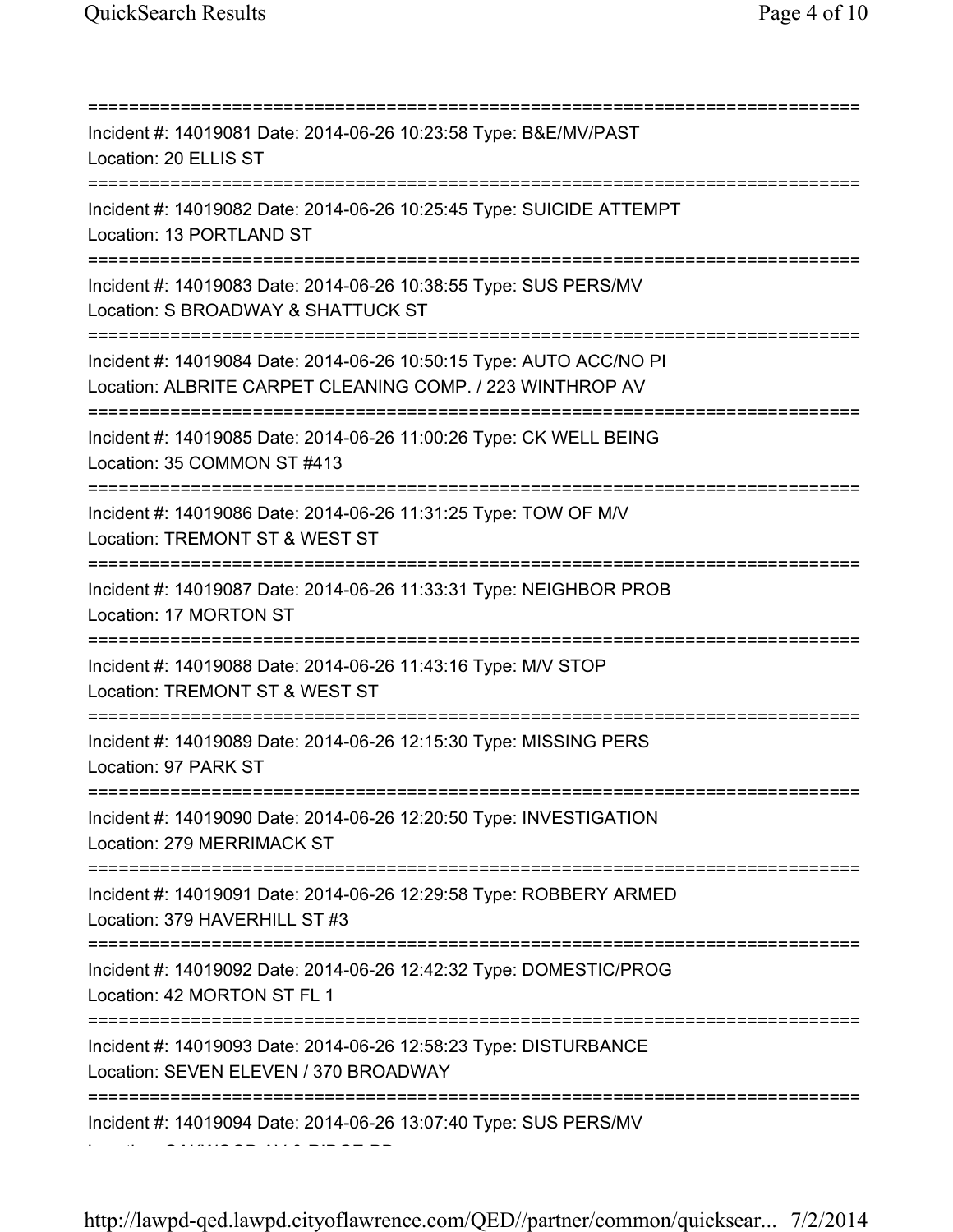=========================================================================== Incident #: 14019095 Date: 2014-06-26 13:13:19 Type: MEDIC SUPPORT Location: 36 MONMOUTH ST #1 =========================================================================== Incident #: 14019097 Date: 2014-06-26 13:20:02 Type: LOST PROPERTY Location: 76 E HAVERHILL ST =========================================================================== Incident #: 14019096 Date: 2014-06-26 13:22:09 Type: AUTO ACC/PI Location: 73 WINTHROP AV =========================================================================== Incident #: 14019098 Date: 2014-06-26 13:29:55 Type: NOTIFICATION Location: 54 ESSEX ST #7 =========================================================================== Incident #: 14019099 Date: 2014-06-26 13:34:17 Type: KEEP PEACE Location: 46 FARNHAM ST #B =========================================================================== Incident #: 14019100 Date: 2014-06-26 13:47:19 Type: MAL DAMAGE Location: 38 LAWRENCE ST =========================================================================== Incident #: 14019101 Date: 2014-06-26 14:02:25 Type: ASSSIT OTHER PD Location: 19 WILLOW ST =========================================================================== Incident #: 14019102 Date: 2014-06-26 14:08:23 Type: AUTO ACC/PI Location: 348 BROADWAY =========================================================================== Incident #: 14019103 Date: 2014-06-26 14:10:34 Type: KEEP PEACE Location: 38 HILLSIDE AV =========================================================================== Incident #: 14019104 Date: 2014-06-26 14:19:51 Type: FIGHT Location: LAWRENCE PUBLIC LIBRARY / 51 LAWRENCE ST =========================================================================== Incident #: 14019105 Date: 2014-06-26 14:26:43 Type: WIRE DOWN Location: 83 COOLIDGE ST =========================================================================== Incident #: 14019106 Date: 2014-06-26 14:30:58 Type: UNWANTEDGUEST Location: 700 ESSEX ST =========================================================================== Incident #: 14019107 Date: 2014-06-26 14:39:07 Type: INVEST CONT Location: 90 LOWELL ST =========================================================================== Incident #: 14019108 Date: 2014-06-26 14:45:34 Type: WOMAN DOWN

http://lawpd-qed.lawpd.cityoflawrence.com/QED//partner/common/quicksear... 7/2/2014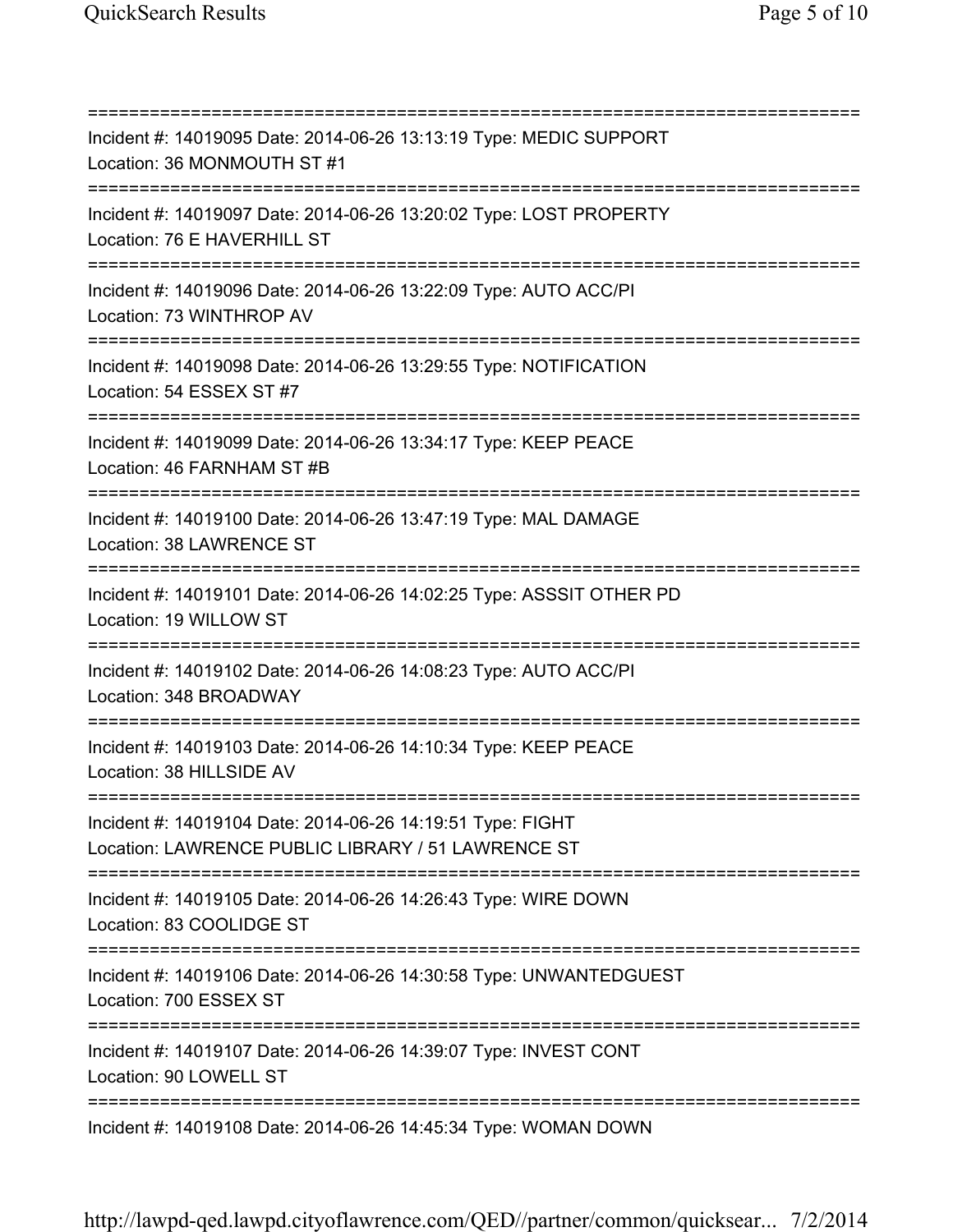=========================================================================== Incident #: 14019109 Date: 2014-06-26 14:49:20 Type: AUTO ACC/NO PI Location: 20 AVON ST =========================================================================== Incident #: 14019110 Date: 2014-06-26 15:38:51 Type: DOMESTIC/PAST Location: 333 HOWARD ST #20 =========================================================================== Incident #: 14019111 Date: 2014-06-26 15:44:14 Type: VIO CITY ORD Location: 105 CHESTER ST =========================================================================== Incident #: 14019112 Date: 2014-06-26 15:56:00 Type: INVEST CONT Location: 25 ROBINSON CT =========================================================================== Incident #: 14019113 Date: 2014-06-26 16:01:56 Type: AUTO ACC/NO PI Location: 2 ACTON ST =========================================================================== Incident #: 14019114 Date: 2014-06-26 16:03:09 Type: SUICIDE ATTEMPT Location: 1 HIGHLAWN AV FL 2ND =========================================================================== Incident #: 14019115 Date: 2014-06-26 16:12:46 Type: SERVE 209A Location: 197 MT VERNON ST =========================================================================== Incident #: 14019116 Date: 2014-06-26 16:16:35 Type: TENANT PROB Location: 255 ERVING AV =========================================================================== Incident #: 14019117 Date: 2014-06-26 16:21:57 Type: CK WELL BEING Location: LAWRENCE ST & SARATOGA ST =========================================================================== Incident #: 14019118 Date: 2014-06-26 16:26:27 Type: GENERAL SERV Location: 19 WILLOW ST =========================================================================== Incident #: 14019119 Date: 2014-06-26 16:42:54 Type: TOW OF M/V Location: 175 HAVERHILL ST =========================================================================== Incident #: 14019120 Date: 2014-06-26 16:46:41 Type: ASSSIT OTHER PD Location: 35 COMMON ST =========================================================================== Incident #: 14019121 Date: 2014-06-26 16:49:39 Type: SUICIDE ATTEMPT Location: 53 CEDAR ST =========================================================================== Incident #: 14019122 Date: 2014-06-26 17:10:46 Type: MISSING PERS

http://lawpd-qed.lawpd.cityoflawrence.com/QED//partner/common/quicksear... 7/2/2014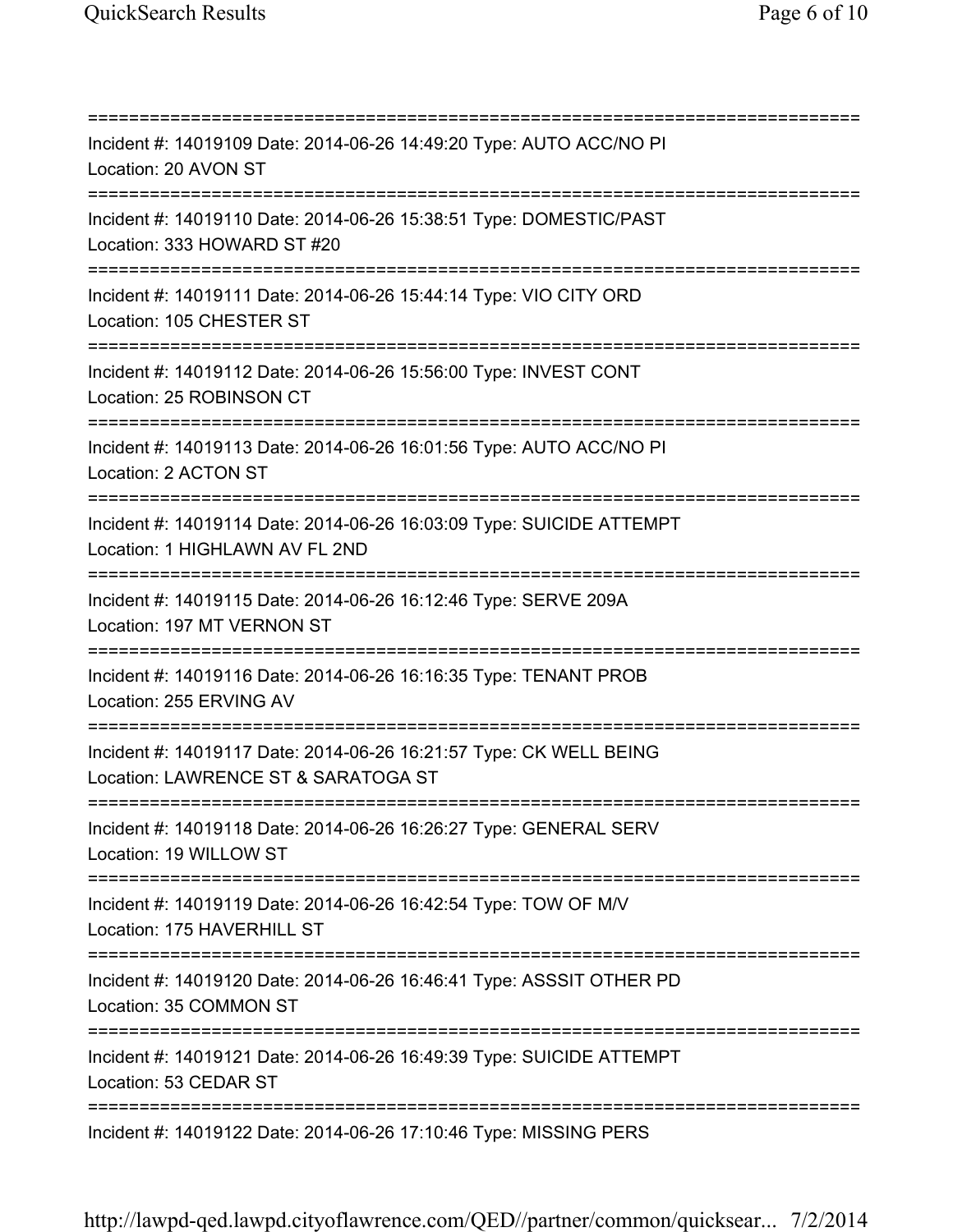| Location: 138 S UNION ST                                                                                                               |
|----------------------------------------------------------------------------------------------------------------------------------------|
| Incident #: 14019123 Date: 2014-06-26 17:17:23 Type: KEEP PEACE<br>Location: 36 ARLINGTON ST<br>===================                    |
| Incident #: 14019124 Date: 2014-06-26 17:20:49 Type: TRESPASSING<br>Location: 1 BIRCH DR                                               |
| Incident #: 14019125 Date: 2014-06-26 17:38:18 Type: ALARM/BURG<br>Location: 439 HAVERHILL ST                                          |
| Incident #: 14019126 Date: 2014-06-26 17:38:39 Type: MISSING PERS<br>Location: 73 HAWLEY ST #2<br>==================================== |
| Incident #: 14019127 Date: 2014-06-26 17:49:26 Type: SUS PERS/MV<br>Location: LOWELL ST & WARREN ST                                    |
| Incident #: 14019128 Date: 2014-06-26 18:02:53 Type: UNWANTEDGUEST<br>Location: 19 WINTER ST                                           |
| :======================<br>Incident #: 14019129 Date: 2014-06-26 18:06:43 Type: ANIMAL COMPL<br>Location: 57 NEWTON ST                 |
| Incident #: 14019130 Date: 2014-06-26 18:26:23 Type: INVESTIGATION<br>Location: BROOKFIELD ST & KENNETH W ST                           |
| Incident #: 14019131 Date: 2014-06-26 18:33:06 Type: SUS PERS/MV<br>Location: BROADWAY & MANCHESTER ST                                 |
| Incident #: 14019132 Date: 2014-06-26 18:39:18 Type: LARCENY/PAST<br>Location: KINGSTON ST & NEWTON ST                                 |
| Incident #: 14019133 Date: 2014-06-26 18:41:38 Type: DRUG VIO<br>Location: MILTON ST & BODWELL ST                                      |
| Incident #: 14019134 Date: 2014-06-26 18:43:29 Type: SHOPLIFTING<br>Location: 73 WINTHROP AV                                           |
| Incident #: 14019135 Date: 2014-06-26 18:54:41 Type: SUS PERS/MV<br>Location: OAKWOOD AV & RIDGE RD                                    |
| Indident # 44040492 Deta: 2044 02 20 40:00:22 Tune: CLIC DEDC/M/                                                                       |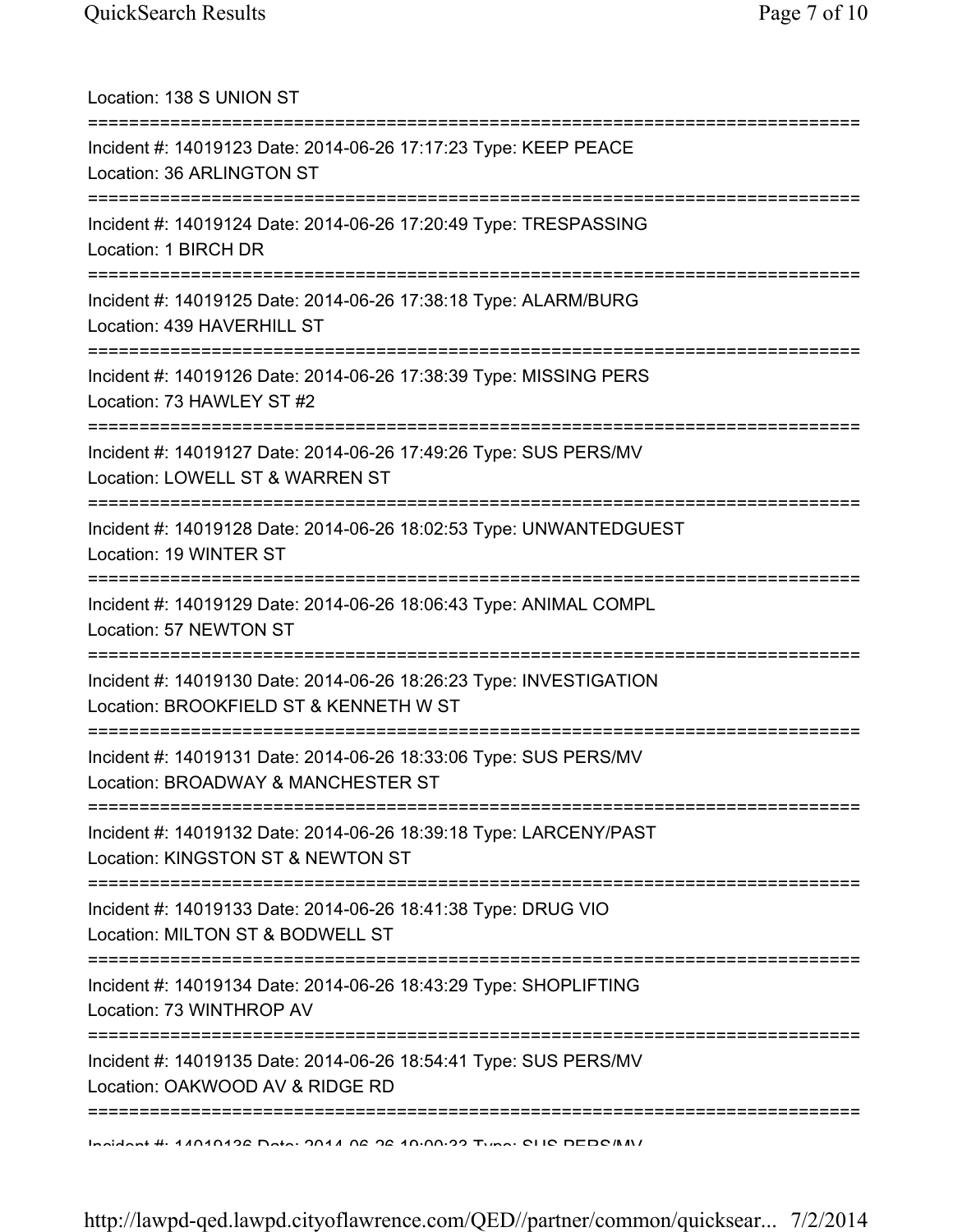| Location: BROADWAY & HAVERHILL ST<br>=================================                                                                       |
|----------------------------------------------------------------------------------------------------------------------------------------------|
| Incident #: 14019137 Date: 2014-06-26 19:02:50 Type: AUTO ACC/PED<br>Location: BENNINGTON ST & ERVING AV                                     |
| Incident #: 14019138 Date: 2014-06-26 19:17:42 Type: MAL DAMAGE<br>Location: 2 MUSEUM SQ<br>====================================             |
| Incident #: 14019139 Date: 2014-06-26 19:19:50 Type: INVESTIGATION<br><b>Location: WELLS ST</b>                                              |
| Incident #: 14019140 Date: 2014-06-26 19:21:01 Type: 209A/SERVE<br>Location: 661 ESSEX ST #6-11                                              |
| :====================================<br>Incident #: 14019141 Date: 2014-06-26 19:34:54 Type: M/V STOP<br>Location: E HAVERHILL ST & HIGH ST |
| Incident #: 14019142 Date: 2014-06-26 19:52:54 Type: ALARM/BURG<br>Location: WEATHERBEE SCHOOL / 75 NEWTON ST                                |
| Incident #: 14019143 Date: 2014-06-26 20:10:04 Type: FRAUD<br>Location: 312 JACKSON ST                                                       |
| Incident #: 14019144 Date: 2014-06-26 20:16:41 Type: MEDIC SUPPORT<br>Location: LAWRENCE ST & LOWELL ST                                      |
| Incident #: 14019145 Date: 2014-06-26 20:17:49 Type: M/V STOP<br>Location: 149 WEST ST<br>====================================               |
| Incident #: 14019146 Date: 2014-06-26 20:25:03 Type: M/V STOP<br>Location: 88 BEACON ST                                                      |
| Incident #: 14019147 Date: 2014-06-26 20:30:37 Type: M/V STOP<br>Location: BRADFORD ST & BROADWAY                                            |
| :===========<br>Incident #: 14019148 Date: 2014-06-26 20:37:30 Type: AUTO ACC/PI<br>Location: INMAN ST & S BROADWAY                          |
| Incident #: 14019149 Date: 2014-06-26 20:37:46 Type: AUTO ACC/UNK PI<br>Location: HAFFNERS CAR WASH / 330 S BROADWAY                         |
|                                                                                                                                              |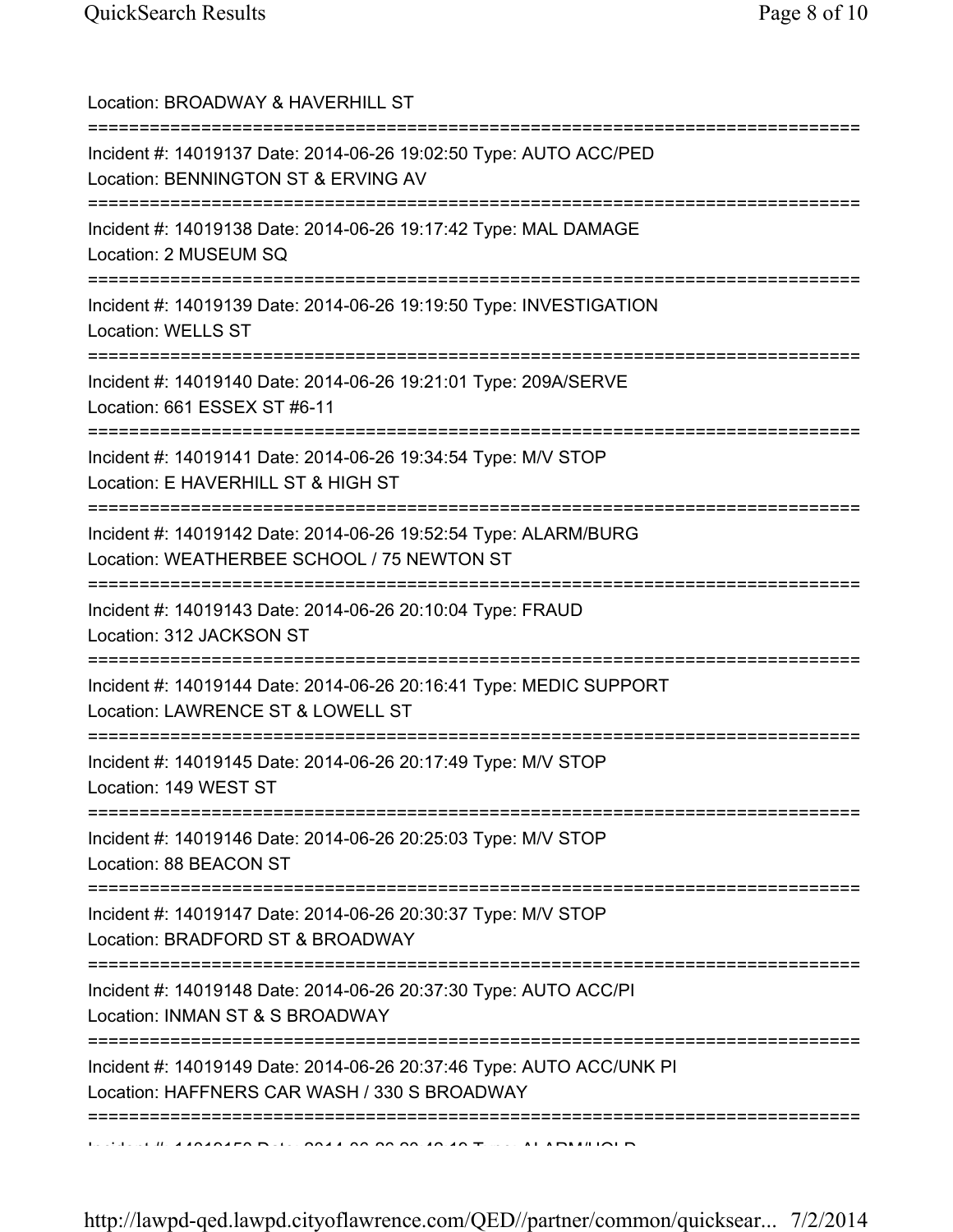| Location: 11 DORCHESTER ST<br>=====================================                                                                       |
|-------------------------------------------------------------------------------------------------------------------------------------------|
| Incident #: 14019151 Date: 2014-06-26 20:44:30 Type: M/V STOP<br>Location: DARTMOUTH ST & HAVERHILL ST                                    |
| Incident #: 14019152 Date: 2014-06-26 20:53:31 Type: VIO 209A<br>Location: 276 LAWRENCE ST                                                |
| Incident #: 14019153 Date: 2014-06-26 21:07:16 Type: INVESTIGATION<br>Location: 205 BROADWAY                                              |
| Incident #: 14019154 Date: 2014-06-26 21:08:00 Type: TOW/REPOSSED<br>Location: 97 BYRON AV                                                |
| Incident #: 14019156 Date: 2014-06-26 21:19:33 Type: THREATS<br>Location: 99 UNION ST                                                     |
| ======================================<br>Incident #: 14019155 Date: 2014-06-26 21:20:24 Type: LARCENY/PAST<br>Location: 74 BENNINGTON ST |
| Incident #: 14019157 Date: 2014-06-26 22:07:18 Type: INVESTIGATION<br>Location: 90 LOWELL ST                                              |
| Incident #: 14019158 Date: 2014-06-26 22:10:28 Type: ASSSIT OTHER PD<br>Location: 32 LAWRENCE ST                                          |
| Incident #: 14019159 Date: 2014-06-26 22:11:40 Type: ALARM/BURG<br>Location: BANK OF AMERICA / 257 ESSEX ST                               |
| Incident #: 14019160 Date: 2014-06-26 22:12:51 Type: NOISE ORD<br>Location: 9 POPLAR ST                                                   |
| ;===================<br>Incident #: 14019161 Date: 2014-06-26 22:24:44 Type: MV/BLOCKING<br>Location: 72 ARLINGTON ST                     |
| Incident #: 14019162 Date: 2014-06-26 22:44:33 Type: ASSSIT OTHER PD<br>Location: 82 BROMFIELD ST                                         |
| Incident #: 14019163 Date: 2014-06-26 22:50:11 Type: ALARM/BURG<br>Location: LAWRENCE HIGH SCHOOL / 70 N PARISH RD                        |
|                                                                                                                                           |